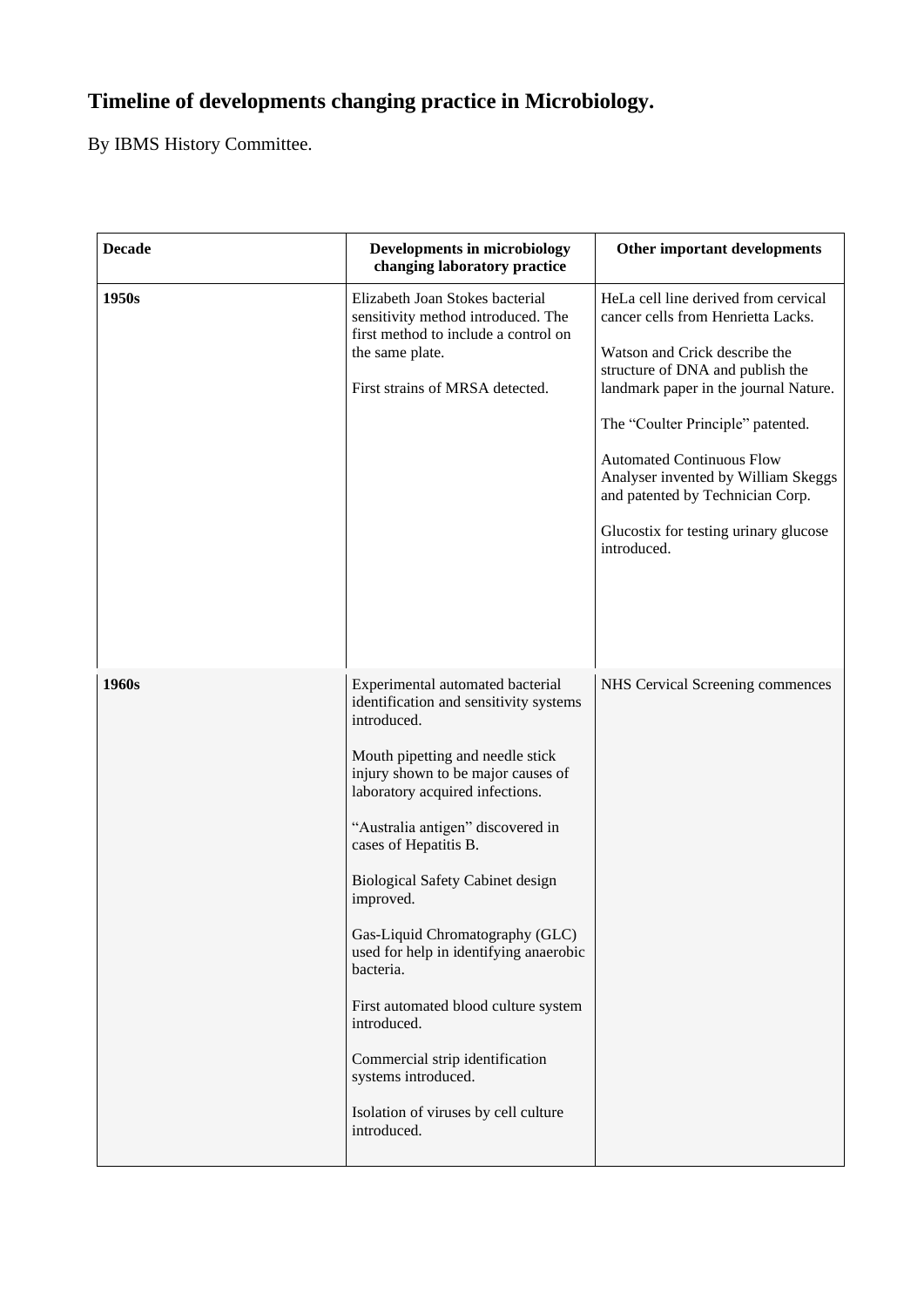| 1970s | Engvall and Perlman describe the<br>enzyme-linked immunosorbent assay<br>(ELISA) improving serological<br>methods for diagnosis.<br>Ericcson method for bacterial<br>sensitivity testing introduced.<br>Automated identification and<br>sensitivity systems improved.<br>First automated blood culture system<br>introduced.<br>First outbreak of Legionnaire's<br>disease described.<br>L. pneumophila identified as the<br>cause.<br>Commercial development of reagents<br>and commercial cell lines for<br>virology developed.<br>Fluorescent in-vitro Hybridisation<br>(FISH) developed.<br>First commercially produced<br>anaerobic chambers developed.<br>Campylobacter jejuni shown to be a<br>major cause of diarrhoea. | Health and Safety at work Act<br>extended to NHS laboratories.<br>Glass transfusion bottles replaced by<br>plastic blood bags in Britain.<br>CAT Scanner patented.<br><b>Dangerous Pathogens Advisory</b><br>Group (DPAG) formed. |
|-------|---------------------------------------------------------------------------------------------------------------------------------------------------------------------------------------------------------------------------------------------------------------------------------------------------------------------------------------------------------------------------------------------------------------------------------------------------------------------------------------------------------------------------------------------------------------------------------------------------------------------------------------------------------------------------------------------------------------------------------|-----------------------------------------------------------------------------------------------------------------------------------------------------------------------------------------------------------------------------------|
| 1980s | Human Immunodeficiency virus<br>(HIV) described.<br>Hepatitis C virus described.<br>MALDI-ToF developed.<br>Improvements in automated blood<br>culture systems.<br>E-Test sensitivity testing strips<br>developed.<br>Lab-on-a-chip development begins.<br>Helicobacter pylori shown to be the<br>major cause of gastric ulcers.                                                                                                                                                                                                                                                                                                                                                                                                | Polymerase chain reaction (PCR)<br>developed by Kary Mullis.<br><b>Advisory Committee on Dangerous</b><br>Pathogens (ACDP) formed.                                                                                                |